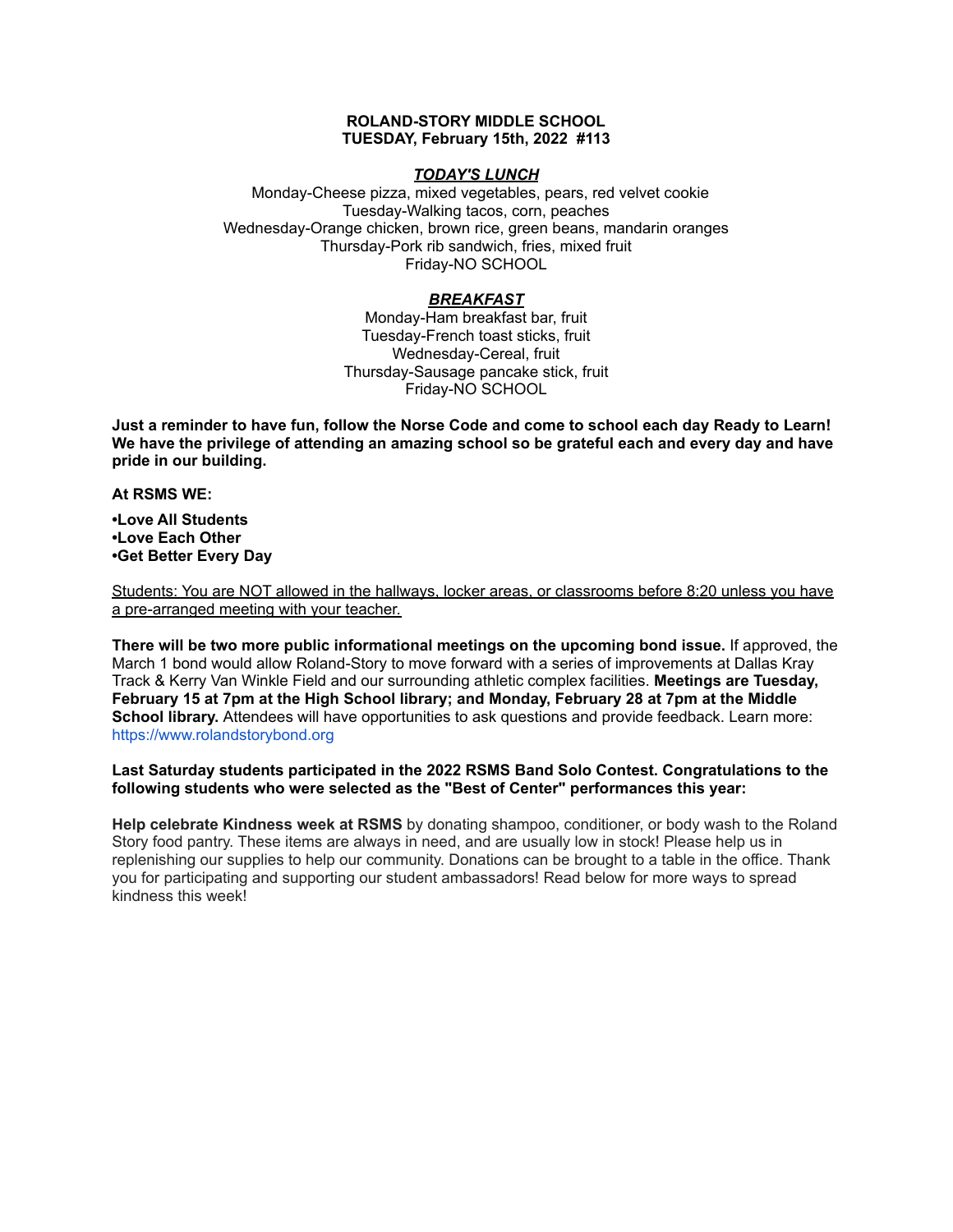

**The Girls Locker Room** will be used by the visiting boys basketball team for home games on Monday & Tuesday, February 14 & 15. Please put your things away and LOCK your lockers. Thanks!

Attention parents! As we are planning the upcoming gala fundraiser, the PTO is looking for donations we can use to auction. If you have items you'd like to donate, please contact Kristy Reinhart at reinharts.luv.cyclones@gmail.com or Willow Hill at mclaughlinhill@gmail.com for more information. Some items we're looking for are themed baskets, event/experience tickets, or gift cards. Thanks!

**7th and 8th Grade Students:** Roland Story Claybusters will be having a parent and student information meeting on February 22nd at 7 pm at Grace United Methodist Church in Story City. If you are interested in participating in the spring trap season stop by the office to pick up an information sheet and plan on coming to the meeting.

Hey students! If you are at least 14 years old (or will be by the end of this May), Riverside bible camp has an awesome opportunity this summer for you to work on their hospitality team. If you are interested in knowing more about this program, please contact their director, **Cheri Hennager,** by email at cheri@riversidelbc.org or on their website at [www.riversidelbc.org.](http://www.riversidelbc.org/)

**Students-**as the weather gets colder please bring the appropriate clothing for outdoor recess. We will go out for recess unless the weather is colder than 5 degrees. We ask that you wear your coats to lunch.

**7 th and 8 th Grade Roland Rural Bus Room** please report to Mrs. Petersen's room at 3:30.

**Reminder to all students attending middle school and high school events:** Please come to watch the event and NOT be running around. Remember to demonstrate the Norse Code positively cheering for both teams.

## **RSMS to offer "Skip the Trip" Iowa DOT instruction permit knowledge tests**

Do you have a student who is ready to take the operator knowledge test to get an Iowa instruction permit to drive? RSMS is now offering the test right here at school as part of the Iowa Department of Transportation's "Skip the Trip" program. In partnering with the Iowa DOT, RSMS can save families time, cost, and the hassle of making a trip to a driver's license service center for testing. Students will be able